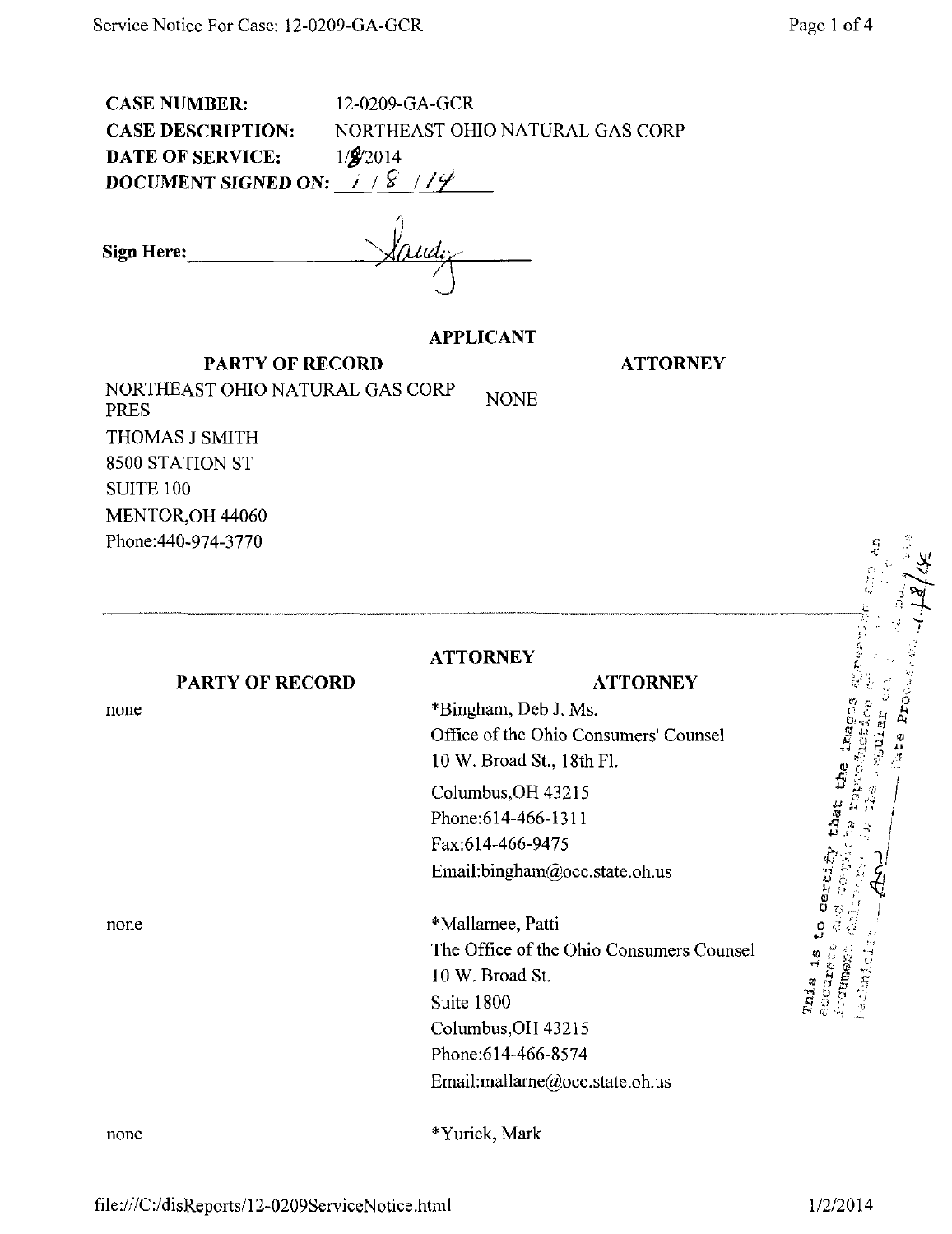|      | Taft Stettinuis & Hollister LLP      |
|------|--------------------------------------|
|      | 65 E. State Street                   |
|      | Suite 1000                           |
|      | Columbus, OH 43215                   |
|      | Phone:614-221-4000                   |
|      | Fax:614-221-4012                     |
|      | Email:myurick@taftlaw.com            |
| none | *Scott, Tonnetta Y Mrs.              |
|      | Ohio Attorney General                |
|      | 180 East Broad Street                |
|      | Columbus, OH 43215                   |
|      | Phone:614-466-4395                   |
|      | Email:Tonnetta.Scott@puc.state.oh.us |
| none | *Brigner, Gina L Ms.                 |
|      | Ohio Consumers' Counsel              |
|      | 10 W. Broad, 18th Floor              |
|      | Columbus, OH 43215                   |
|      | Phone:614-644-0684                   |
|      | Fax:614-466-9475                     |
|      | Email:brigner@occ.state.oh.us        |
| none | *Miller, Vesta R                     |
|      | Public Utilities Commission of Ohio  |
|      | 180 East Broad Street                |
|      | Columbus, OH 43215                   |
|      | Phone: 614-466-7702                  |
|      | Email: Vesta. Miller@puc.state.oh.us |
| none | *Duffer, Jennifer Mrs.               |
|      | Armstrong & Okey, Inc.               |
|      | 222 East Town Street                 |
|      | 2nd Floor                            |
|      | Columbus, OH 43215                   |
|      | Phone:614-224-9481                   |
|      | Fax:614-224-5724                     |
|      | Email:jduffer@ameritech.net          |
| none | *Kravitz, Zachary D. Mr.             |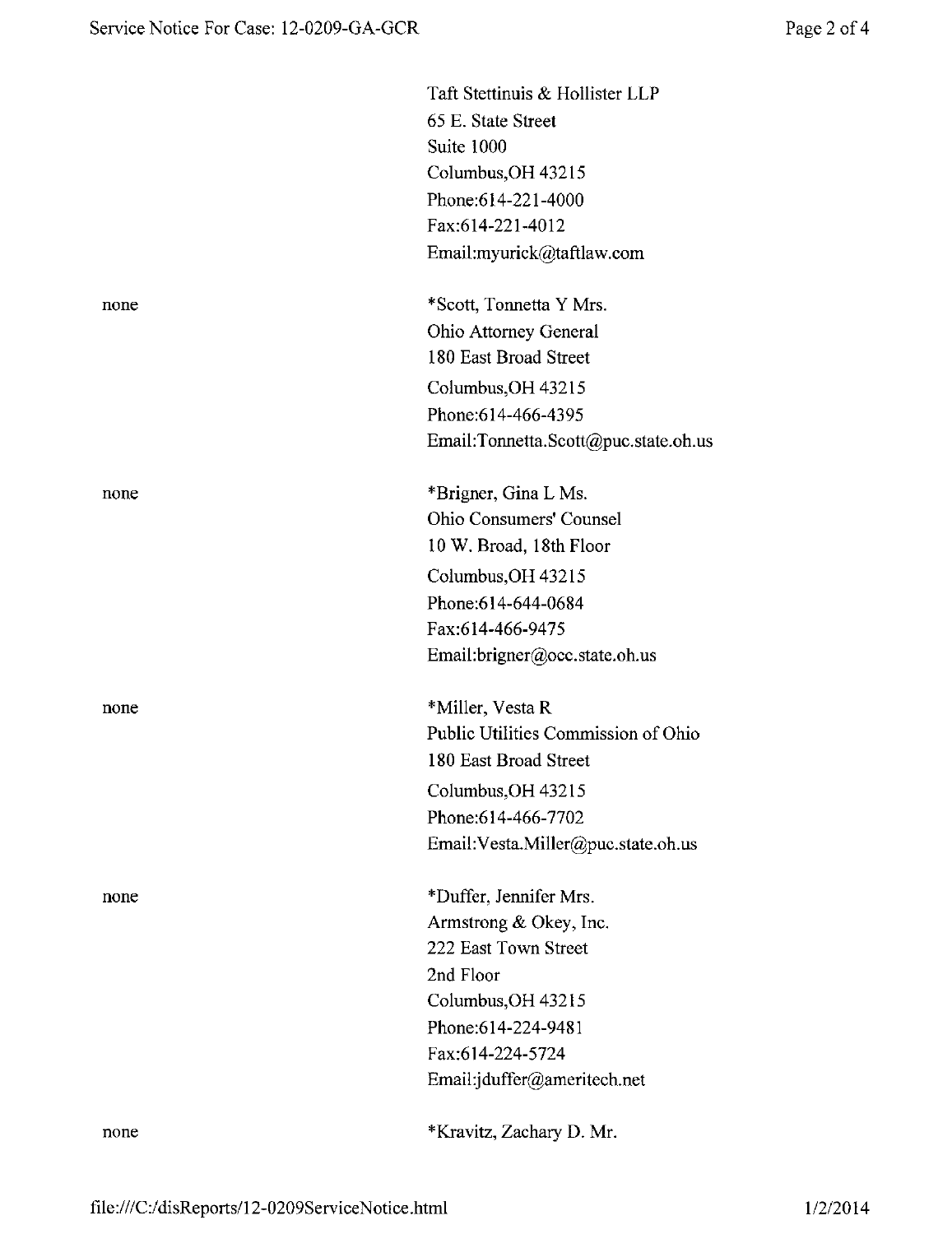|      | Taft, Stettinius & Hollister, LLP<br>65 E. State Street, Suite 1000 |
|------|---------------------------------------------------------------------|
|      |                                                                     |
|      | Columbus, OH 43215<br>Phone: 614-221-4000                           |
|      | Fax:614-221-4012                                                    |
|      |                                                                     |
|      | Email:zkravitz@cwslaw.com                                           |
| none | *Keeton, Kimberly L                                                 |
|      | Ohio Attorney General's Office                                      |
|      | <b>Public Utilities Section</b>                                     |
|      | 180 East Broad Street, 6th Floor                                    |
|      | Columbus, OH 43215-3793                                             |
|      | Phone: (614)466-4397                                                |
|      | Fax:(614)644-8764                                                   |
|      | Email:Kim.Keeton@puc.state.oh.us                                    |
| none | KRAVITZ, ZACHARY D.                                                 |
|      | TAFT, STETTINIUS & HOLLISTER LLP                                    |
|      | 65 EAST STATE STREET, STE 1000                                      |
|      | COLUMBUS, OH 43215                                                  |
|      | Phone:614-221-6000                                                  |
| none | *Coffey, Sandra                                                     |
|      | Public Utilities Commission of Ohio                                 |
|      | 180 E. Broad St.                                                    |
|      | Columbus, OH 43215                                                  |
|      | Phone: (614) 728-2516                                               |
|      | Fax: (614) 728-8373                                                 |
|      | Email:Sandra.Coffey@puc.state.oh.us                                 |
|      |                                                                     |
| none | YURICK, MARK S.                                                     |
|      | TAFT STETTINIUS & HOLLISTER LLP                                     |
|      | <b>65 EAST STATE STREET SUITE 1000</b>                              |
|      | COLUMBUS, OH 43215-4213                                             |
|      | Phone: 614-221-4000                                                 |
|      | Email:MYURICK@TAFTLAW.COM                                           |
|      |                                                                     |
|      |                                                                     |

.<br>Mithical application Mithical Article of the Communication of the Mithical Mithical Mithical Mithical Mithical